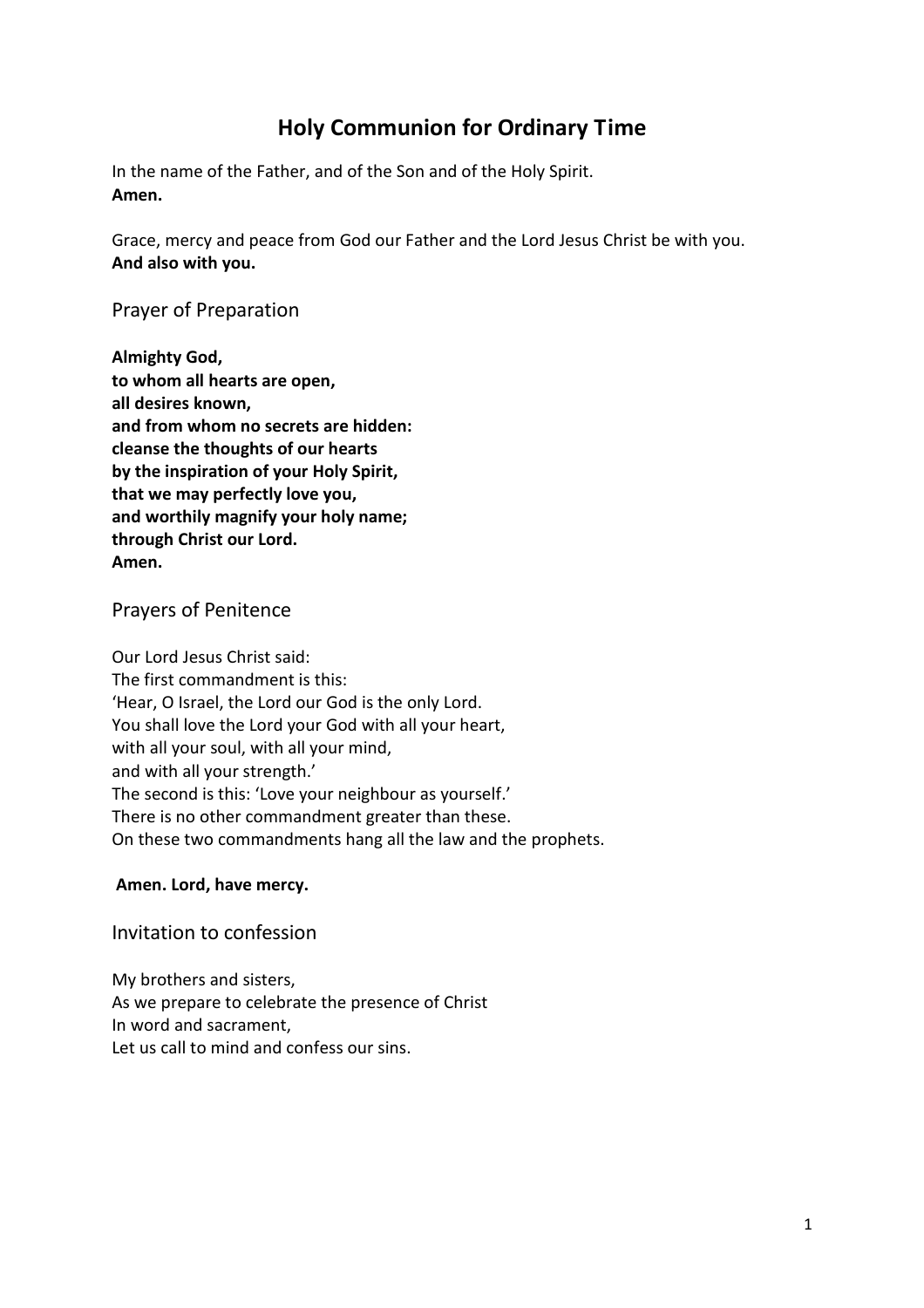### Prayer of Confession

**Most merciful God, Father of our Lord Jesus Christ, we confess that we have sinned in thought, word and deed. We have not loved you with our whole heart. We have not loved our neighbours as ourselves. In your mercy forgive what we have been, help us to amend what we are, and direct what we shall be; that we may do justly, love mercy, and walk humbly with you, our God. Amen.** 

The Absolution

Almighty God, who forgives all who truly repent, have mercy upon you, pardon and deliver you from all your sins, confirm and strengthen you in all goodness, and keep you in life eternal; through Jesus Christ our Lord. **Amen.** 

The Collect (A special prayer appointed for the day)

Gospel

Alleluia, alleluia. The word of the Lord endures for ever. The word of the Lord is the good news announced to you. **Alleluia** 

Hear the Gospel of our Lord Jesus Christ according to *N*. **Glory to you, O Lord.** 

*At the end the reader says*  This is the Gospel of the Lord. **Praise to you, O Christ.** 

Sermon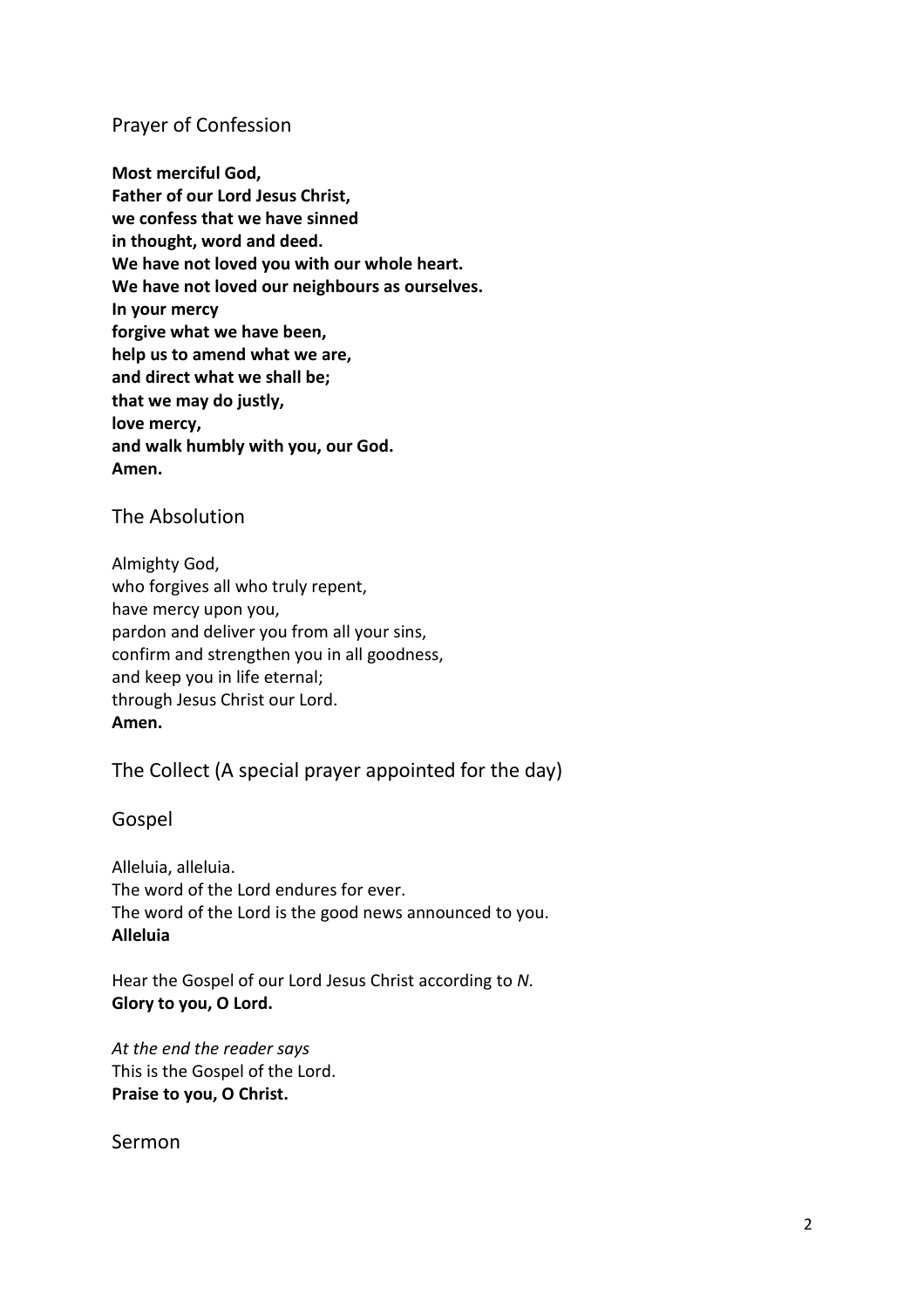The Creed

**We believe in one God, the Father, the Almighty, maker of heaven and earth, of all that is, seen and unseen.** 

**We believe in one Lord, Jesus Christ, the only Son of God, eternally begotten of the Father, God from God, Light from Light, true God from true God, begotten, not made, of one Being with the Father; through him all things were made. For us and for our salvation he came down from heaven, was incarnate from the Holy Spirit and the Virgin Mary and was made man. For our sake he was crucified under Pontius Pilate; he suffered death and was buried. On the third day he rose again in accordance with the Scriptures; he ascended into heaven and is seated at the right hand of the Father. He will come again in glory to judge the living and the dead, and his kingdom will have no end.** 

**We believe in the Holy Spirit, the Lord, the giver of life, who proceeds from the Father and the Son, who with the Father and the Son is worshipped and glorified, who has spoken through the prophets. We believe in one holy catholic and apostolic Church. We acknowledge one baptism for the forgiveness of sins. We look for the resurrection of the dead, and the life of the world to come. Amen.** 

Prayers / Intercessions

Lord, in your mercy **hear our prayer.** 

*And at the end all say* 

**Merciful Father, accept these prayers for the sake of your Son, our Saviour Jesus Christ. Amen.**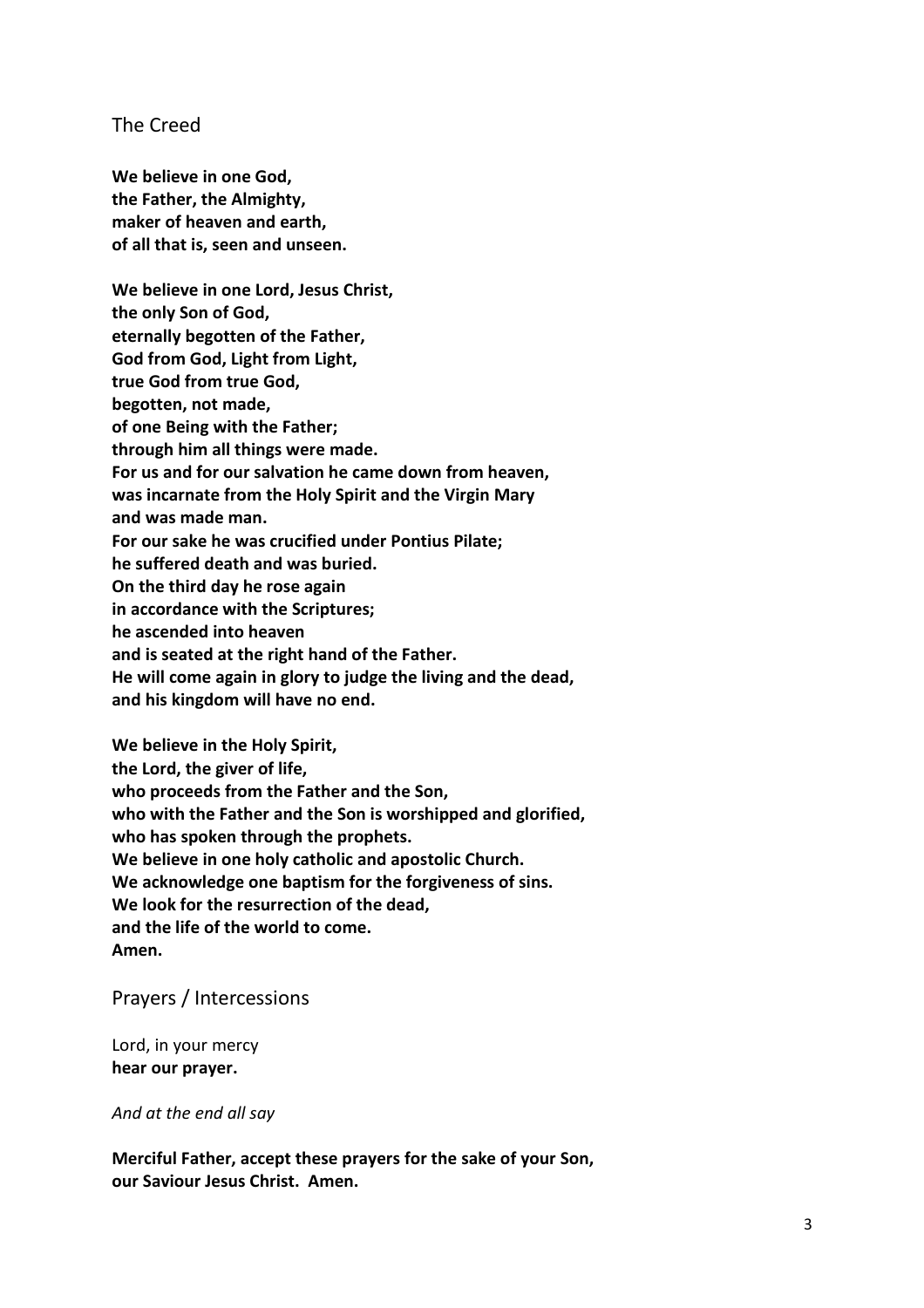#### The Peace

We are the body of Christ. In the one Spirit we were all baptized into one body. Let us then pursue all that makes for peace and builds up our common life.

The peace of the Lord be always with you **and also with you.** 

Preparation of the Table

Wise and gracious God, you spread a table before us; nourish your people with the word of life and the bread of heaven. **Amen.** 

The Eucharistic Prayer

The Lord is here. **His Spirit is with us.** 

Lift up your hearts. **We lift them to the Lord.** 

Let us give thanks to the Lord our God. **It is right to give thanks and praise.** 

Father, we give you thanks and praise through your beloved Son Jesus Christ, your living Word, through whom you have created all things; who was sent by you in your great goodness to be our Saviour.

By the power of the Holy Spirit he took flesh; as your Son, born of the blessed Virgin, he lived on earth and went about among us; he opened wide his arms for us on the cross; he put an end to death by dying for us; and revealed the resurrection by rising to new life; so he fulfilled your will and won for you a holy people.

Therefore with angels and archangels, and with all the company of heaven, we proclaim your great and glorious name, for ever praising you and saying: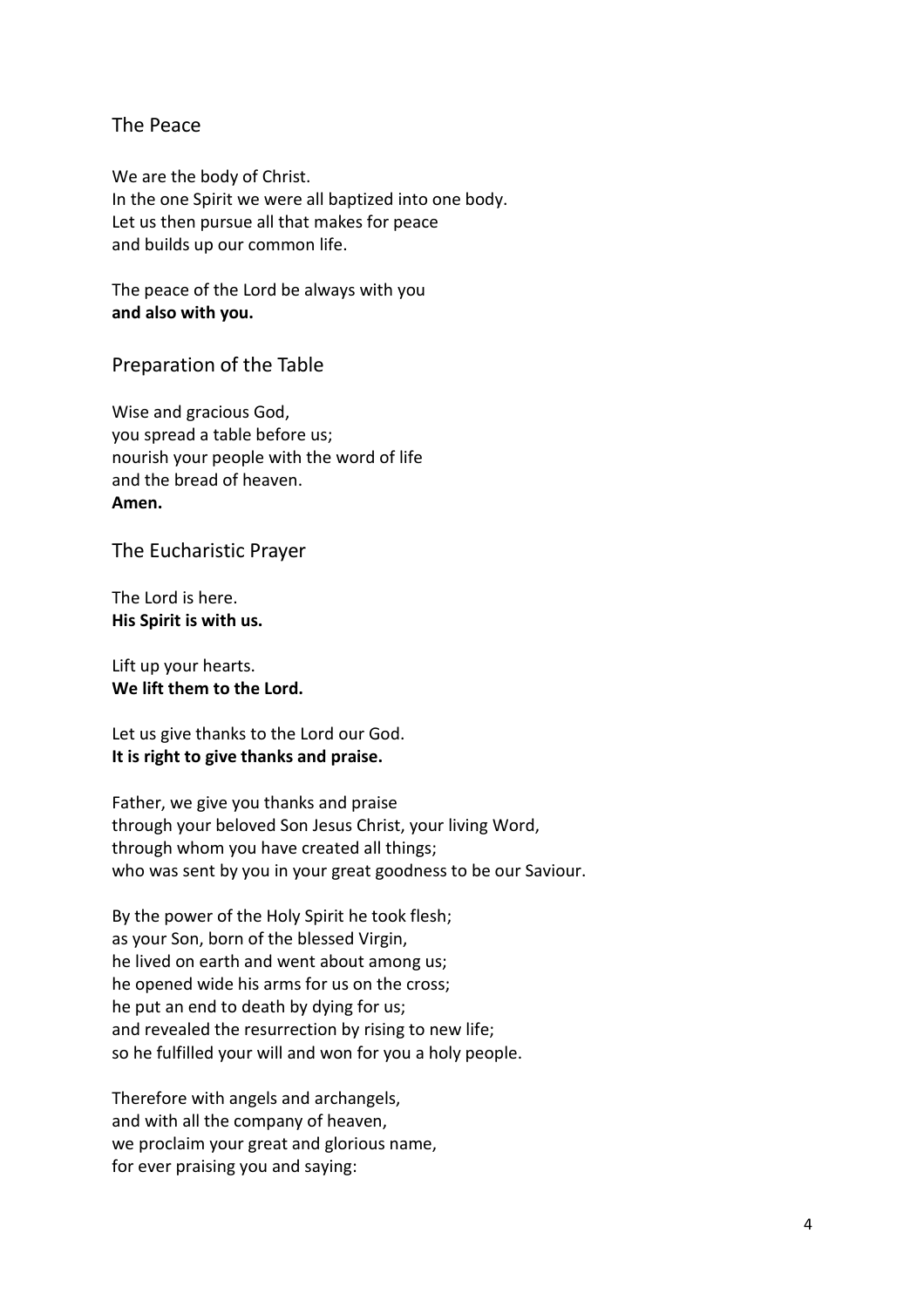**Holy, holy, holy Lord, God of power and might, heaven and earth are full of your glory. Hosanna in the highest. Blessed is he who comes in the name of the Lord. Hosanna in the highest.** 

Lord, you are holy indeed, the source of all holiness; grant that by the power of your Holy Spirit, and according to your holy will, these gifts of bread and wine may be to us the body and blood of our Lord Jesus Christ;

who, in the same night that he was betrayed, took bread and gave you thanks; he broke it and gave it to his disciples, saying: Take, eat; this is my body which is given for you; do this in remembrance of me.

In the same way, after supper he took the cup and gave you thanks; he gave it to them, saying: Drink this, all of you; this is my blood of the new covenant, which is shed for you and for many for the forgiveness of sins. Do this, as often as you drink it, in remembrance of me.

Great is the mystery of faith. **Christ has died: Christ is risen: Christ will come again.** 

And so, Father, calling to mind his death on the cross, his perfect sacrifice made once for the sins of the whole world; rejoicing in his mighty resurrection and glorious ascension, and looking for his coming in glory, we celebrate this memorial of our redemption. As we offer you this our sacrifice of praise and thanksgiving, we bring before you this bread and this cup and we thank you for counting us worthy to stand in your presence and serve you.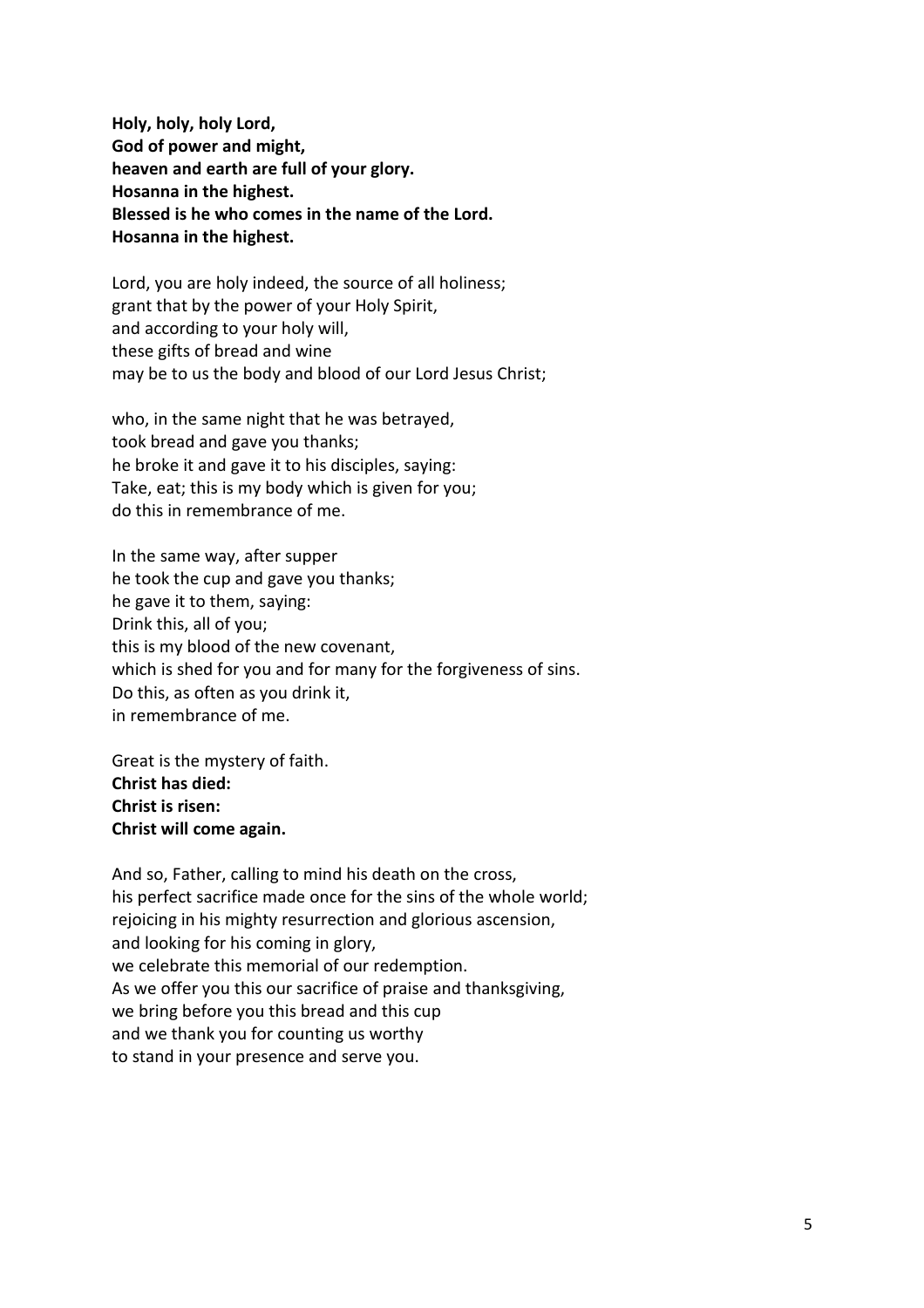Send the Holy Spirit on your people and gather into one in your kingdom all who share this one bread and one cup, so that we, in the company of all the saints, may praise and glorify you for ever, through Jesus Christ our Lord;

by whom, and with whom, and in whom, in the unity of the Holy Spirit, all honour and glory be yours, almighty Father, for ever and ever. Amen.

The Lord's Prayer

As our Saviour taught us, so we pray:

**Our Father in heaven, hallowed be your name, your kingdom come, your will be done, on earth as in heaven. Give us today our daily bread. Forgive us our sins as we forgive those who sin against us. Lead us not into temptation but deliver us from evil. For the kingdom, the power, and the glory are yours now and for ever. Amen.** 

We break this bread to share in the body of Christ. **Though we are many, we are one body, because we all share in one bread.** 

**Lamb of God, you take away the sin of the world, have mercy on us. Lamb of God, you take away the sin of the world, have mercy on us. Lamb of God, you take away the sin of the world, grant us peace.**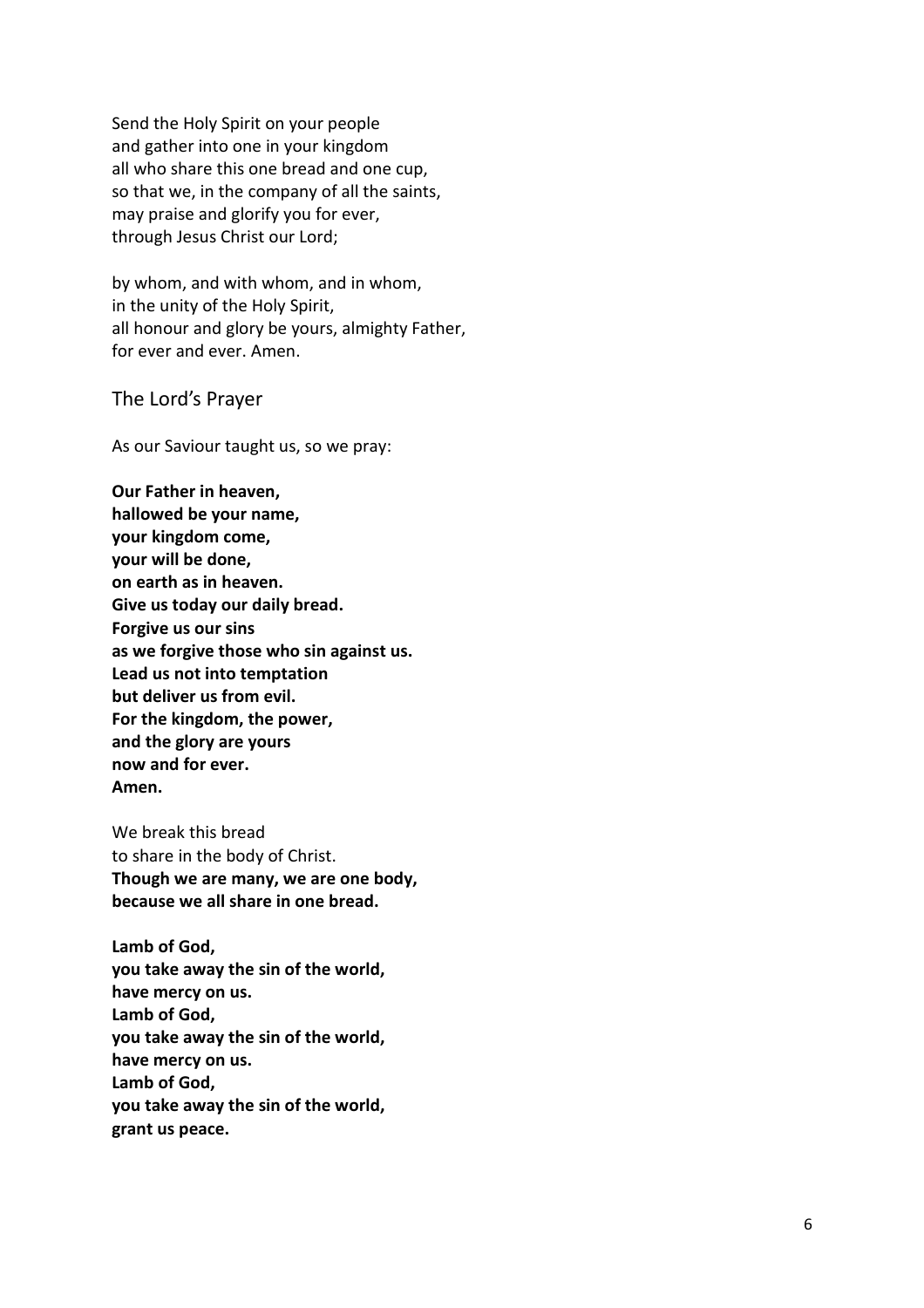### Giving of Communion

Draw near with faith. Receive the body of our Lord Jesus Christ which he gave for you, and his blood which he shed for you. Eat and drink in remembrance that he died for you, and feed on him in your hearts by faith with thanksgiving.

#### **We do not presume**

**to come to this your table, merciful Lord, trusting in our own righteousness, but in your manifold and great mercies. We are not worthy so much as to gather up the crumbs under your table. But you are the same Lord whose nature is always to have mercy. Grant us therefore, gracious Lord, so to eat the flesh of your dear Son Jesus Christ and to drink his blood, that our sinful bodies may be made clean by his body and our souls washed through his most precious blood, and that we may evermore dwell in him, and he in us. Amen.** 

#### Prayer after Communion

**Father of all, we give you thanks and praise, that when we were still far off you met us in your Son and brought us home. Dying and living, he declared your love, gave us grace, and opened the gate of glory. May we who share Christ's body live his risen life; we who drink his cup bring life to others; we whom the Spirit lights give light to the world. Keep us firm in the hope you have set before us, so we and all your children shall be free, and the whole earth live to praise your name; through Christ our Lord. Amen.**